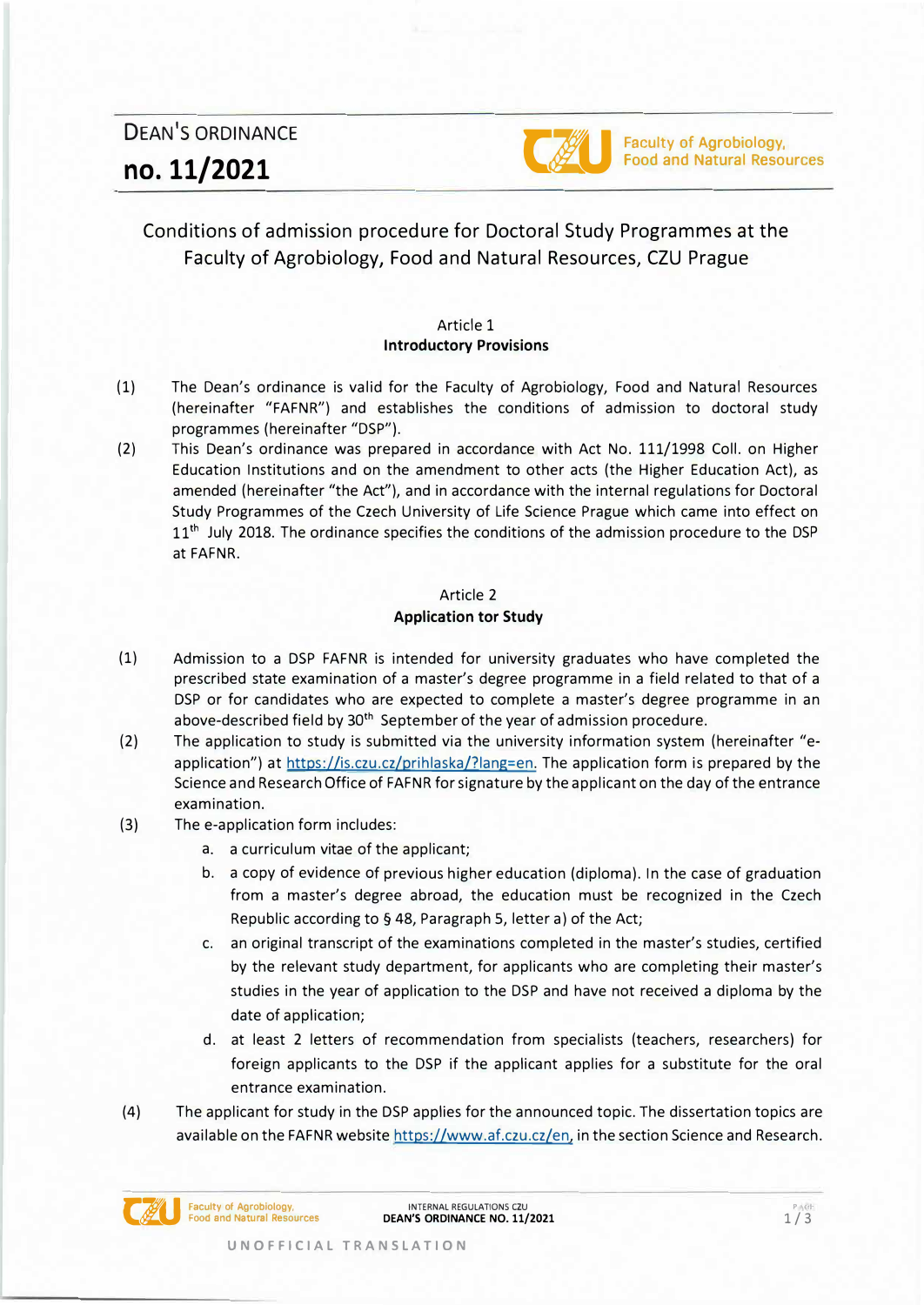The applicant contacts the supervisor who has announced the topic and informs interest in applying for the announced topíc.

- (S) Together with the application, the applicant is obliged to pay the admission fee in the amount set by the internal regulations of the CZU Prague "Determination of fees associated with study and payments for administrative tasks and services" for the given academic year, by transfer from a bank account, online via credit card or by payment at the CZU cash desk.
- (6) lf any of the above documents are not provided, the admission procedure will be discontinued.

#### Article 3

## **Entrance examination and admission to study**

- (1) The entrance examination dates are announced by the Dean for each academic year together with the maximum number of admitted candidates.
- (2) The entrance examination is oral. lt is evaluated by a committee appointed by the Dean of the FAFNR (hereinafter "Dean") on the proposal of the Subject Area Board and composed of associate professors, professors, and other experts of the faculty with a scientific degree or the academic title "doctor". The examination consists of discussing a topic related to the programme/field of study for which the candidate is applying. This discussion aims to assess the applicant's potential for independent scientific research. Part of the interview is conducted in English.
- (3) Applicants are invited to the entrance examinations via the university information system https://is.czu.cz/prihlaska/?lang=en at least 14 days in advance.
- (4) ln the case of foreign applicants to DSP, passing the entrance examination may be replaced by the recommendation of at least 2 specialists (teachers, researchers).
- (S) lf the candidate is unable for serious reasons to attend the admission procedure in person, the candidate may perform the entrance examination in distance form. The candidate must apply to the Dean via the Science and Research Office no later than S working days before the entrance examination date.
- (6) lf the maximum number of applicants set for each programme for a given academic year is not met, the Dean may decide to extend the deadline for submitting applications to the DSP and set a new date(s) for the entrance examination.
- (7) Successful completion of the entrance examination is a condition for admission to study.
- (8) The Dean decides on the admission of an applicant to study on the basis of the result of the entrance examination, the opinion of the head of the relevant department, and after verifying that the conditions for admission have been met.
- (9) Applicants are informed of their admission or non-admission to study within 15 days after passing the entrance examination via the university information system. The applicant can obtain more information on the protocol of the admission procedure at the Science and Research Office FAFNR.

# Article 4 **Enrolment into study**

(1) The study at the DSP FAFNR begins on the day of enrollment into the study. Candidates admitted to study are invited to enrol via the university information system or e-mail.